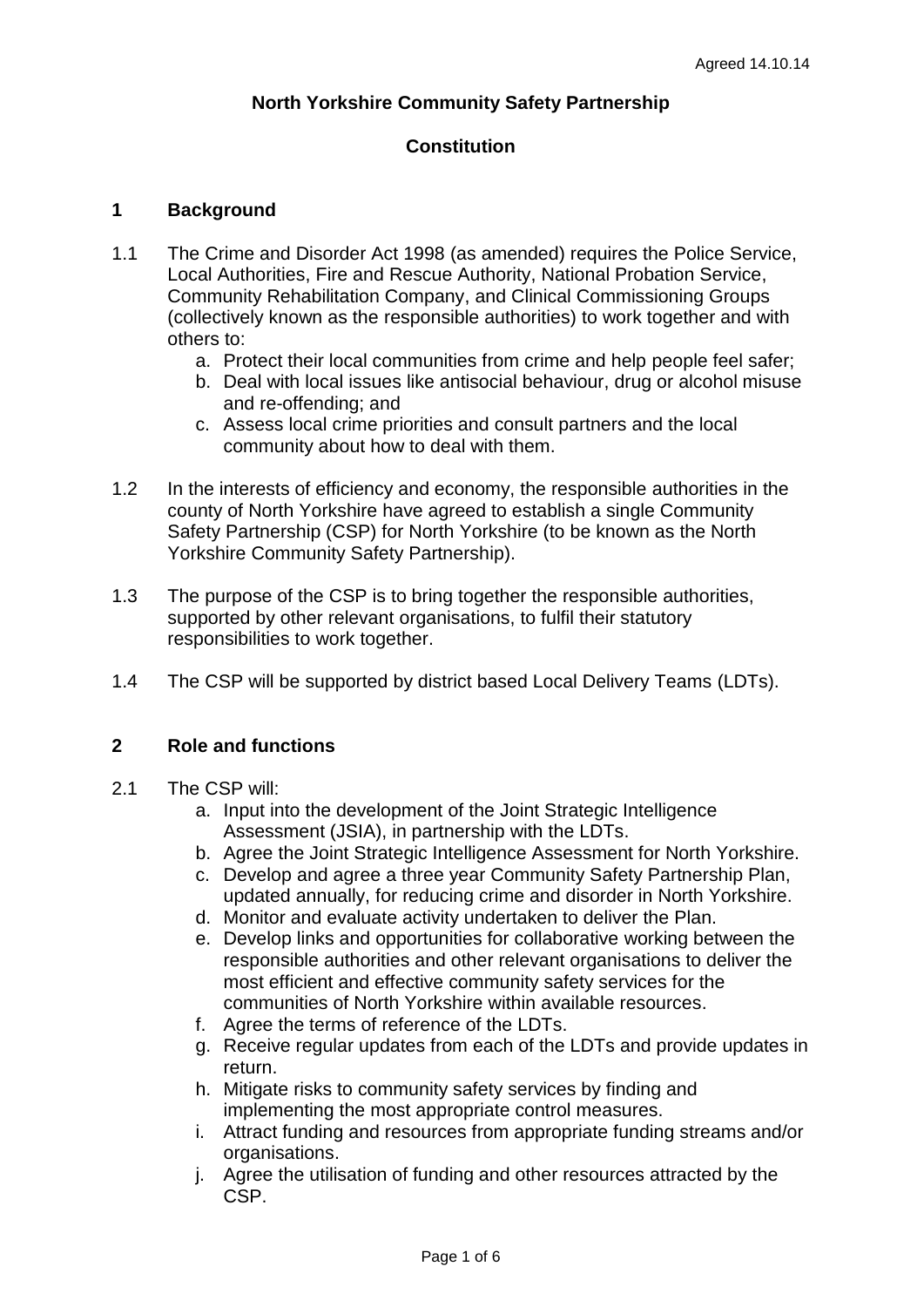- k. Provide advice and feedback to the Police and Crime Commissioner to support the development of the Police and Crime Plan and commissioning strategy.
- l. Communicate and consult with the communities of North Yorkshire in partnership with the LDTs, on community safety matters and ensure any feedback received follows an appropriate channel to influence the work of the CSP.
- m. Take the lead with regard to Domestic Homicide Reviews, in accordance with national guidance.

# **3 Membership of the CSP**

- 3.1 Meeting support:
	- a. Chair from one of the responsible authorities, elected annually by the representatives of the responsible authorities, working to a role description agreed by the representatives of the responsible authorities.
	- b. Deputy Chair from one of the responsible authorities, elected annually by the representatives of the responsible authorities, working to a role description agreed by the representatives of the responsible authorities.
	- c. Secretariat support for meetings of the CSP provided by North Yorkshire County Council.

## 3.2 Responsible Authorities:

- a. Airedale, Wharfedale and Craven Clinical Commissioning Group
- b. Craven District Council
- c. Hambleton District Council
- d. Hambleton, Richmondshire and Whitby Clinical Commissioning Group
- e. Harrogate and Rural District Clinical Commissioning Group
- f. Harrogate Borough Council
- g. Humberside, Lincolnshire, and North Yorkshire Community Rehabilitation Company
- h. National Probation Service
- i. North Yorkshire County Council
- j. North Yorkshire Fire and Rescue Authority
- k. North Yorkshire Police
- l. Richmondshire District Council
- m. Ryedale District Council
- n. Selby District Council
- o. Scarborough and Ryedale Clinical Commissioning Group
- p. Scarborough Borough Council
- q. Vale of York Clinical Commissioning Group
- 3.3 Representatives of responsible authorities:
	- a. Every responsible authority will be represented by one person with the requisite authority necessary to direct activity related to community safety.
	- b. A representative may nominate a named substitute with appropriate seniority and knowledge to attend and act in their absence.
	- c. One person cannot represent more than one responsible authority.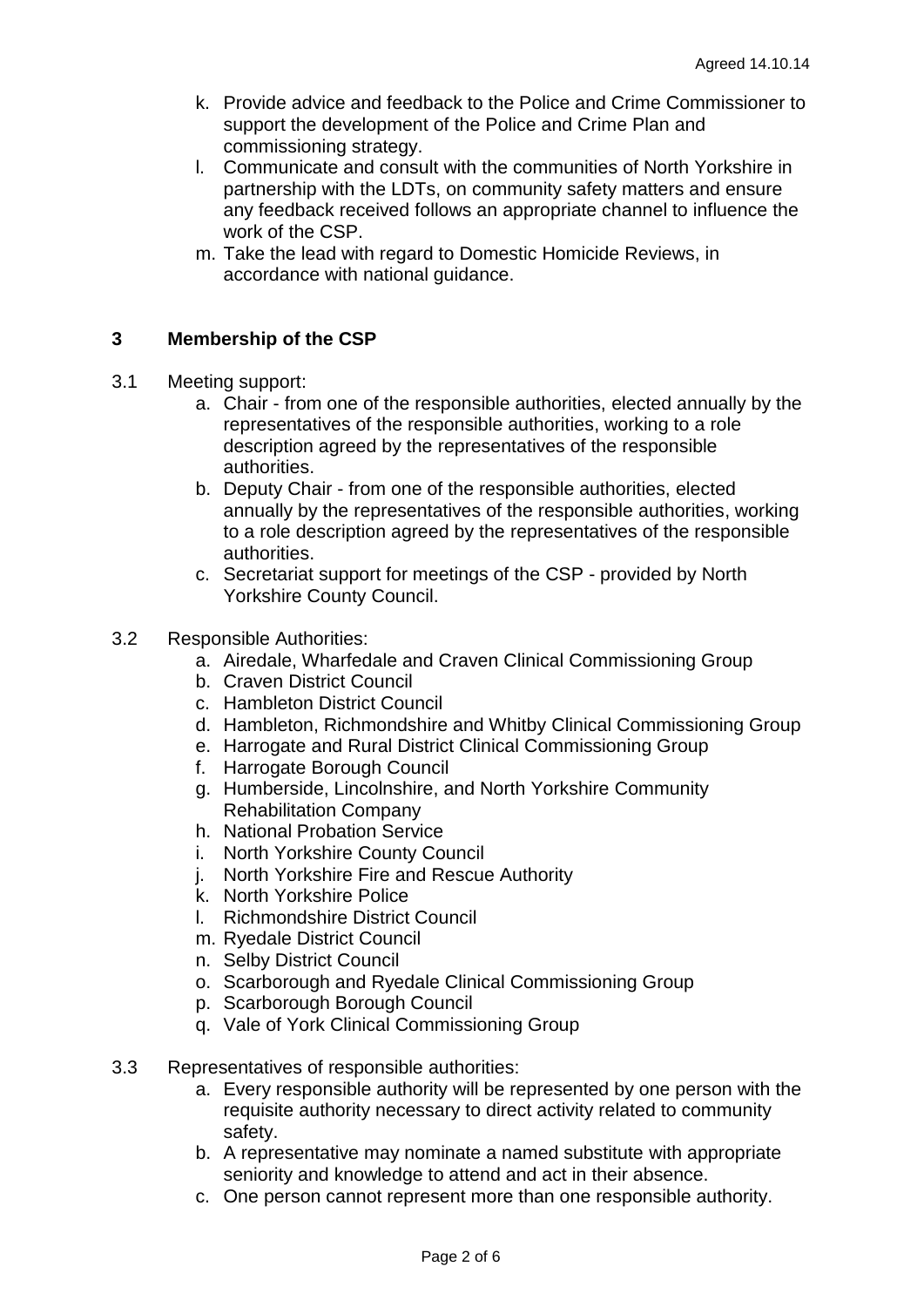- d. Representatives of responsible authorities shall receive agendas, papers and minutes of CSP meetings.
- e. Representatives of responsible authorities shall have the right to speak and vote on all items at all meetings.
- f. With the specific agreement of the CSP, more than one person from a responsible authority may receive agendas and papers for CSP meetings and attend meetings; however only one representative from each responsible authority may vote at meetings.
- 3.5 Relevant organisations:
	- a. Office of the Police and Crime Commissioner
	- b. North Yorkshire (Local) Criminal Justice Board
	- c. North Yorkshire Youth Justice Service
	- d. North Yorkshire and York Forum or nominated representative from the voluntary and community sector
	- e. Safer York Partnership
	- f. Other organisations as agreed from time to time by the responsible authorities
- 3.6 Representatives of relevant organisations:
	- a. Every relevant organisation will be represented by one person appointed by the organisation with the requisite authority necessary to direct activity related to community safety.
	- b. A representative may nominate a named substitute with appropriate seniority and knowledge to attend and act in their absence.
	- c. Representatives of relevant organisations shall receive agendas, papers and minutes of CSP meetings.
	- d. Representatives of relevant organisations shall have the right to speak on all items at all meetings but not to vote at meetings.

#### **4 Meetings and other arrangements**

- 4.1 The CSP shall meet at least three times a year on dates agreed by the CSP. Additional meetings may be called by the Chair and shall be called upon the request of representatives of at least four responsible authorities.
- 4.2 Meetings will be quorate if representatives of at least at six responsible authorities are present.
- 4.3 Every reasonable effort will be made to ensure that decisions are taken by consensus. In the event of a consensus not being reached, a decision will be reached by a simple majority of representatives of responsible authorities present and voting at the meeting, with each responsible authority having one vote. In the event of it not being possible to reach a decision by a simple majority of members present and voting, the Chair will have an additional casting vote. Voting shall be by show of hands.
- 4.4 In the absence of both the Chair and Deputy Chair, the representatives of the responsible authorities present will, as the first item of business, appoint one of themselves to chair the meeting.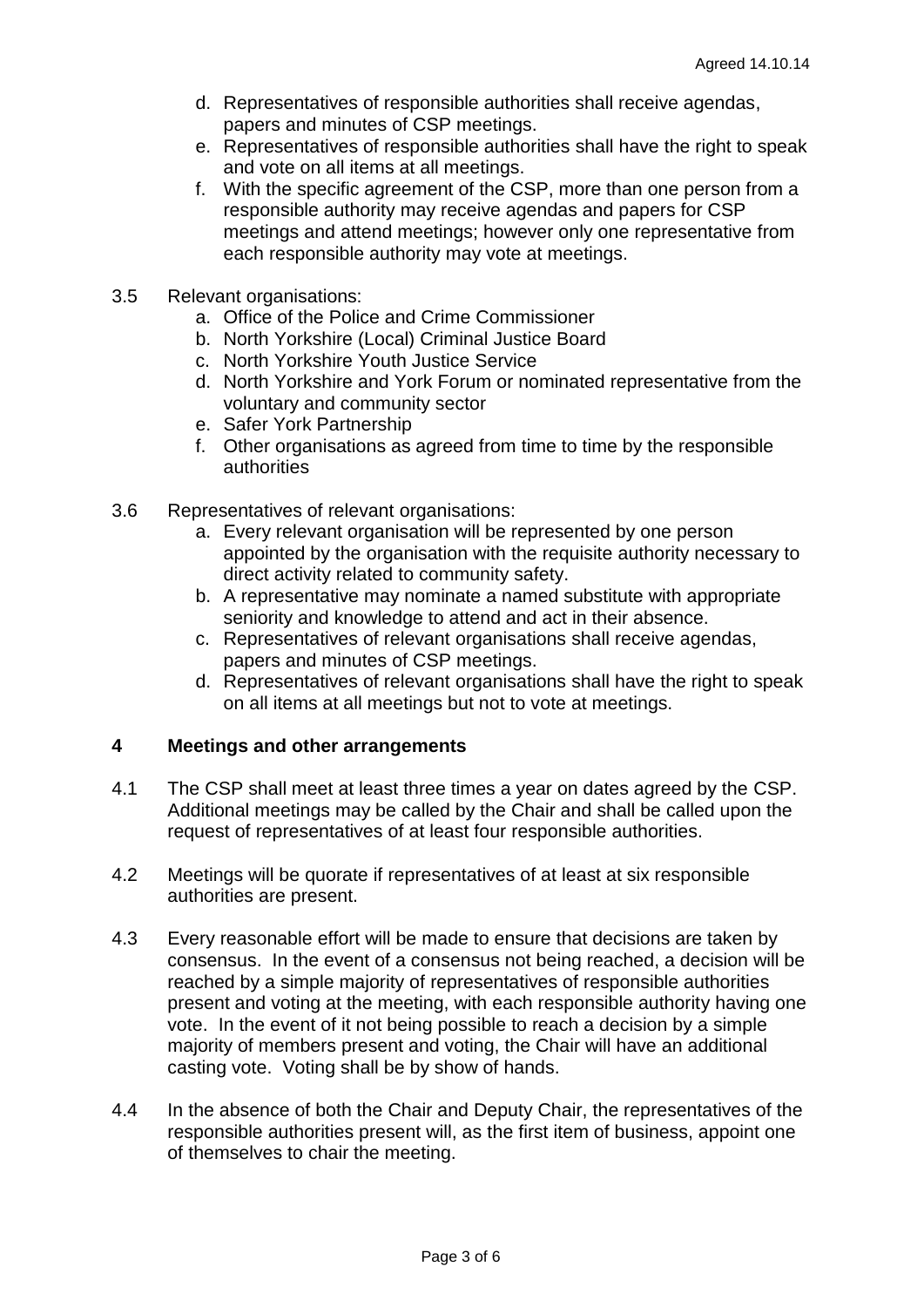- 4.5 The Chair will determine the content and structure of meeting agendas. Any member may suggest items for inclusion on the agenda by contacting the Chair at least ten working days before the meeting. Items not identified on the agenda may be raised by representatives under the 'Any Other Business' agenda item at the CSP meeting.
- 4.6 Agendas and papers for a meeting should normally be circulated five working days before the meeting is due to take place. The minutes of a meeting should normally be circulated within ten working days after the meeting.
- 4.7 All information included with agendas, papers and minutes of meetings must comply with all relevant public information legislation.
- 4.8 If any dispute or difference arises, members are expected to respect each other's views and seek to identify and deal with the issues of concern. If necessary, the Chair will identify a mutually acceptable person or process to guide the relevant members to a resolution.
- 4.9 All representatives of responsible authorities and all representatives of relevant organisations must declare any interests which could influence the decisions they make as part of the CSP.
- 4.10 The CSP may establish sub-groups to deliver specific pieces of work. Every sub-group must have terms of reference agreed by the CSP that clarify the remit, purpose and membership; and must be disestablished once the purpose has been achieved.
- 4.11 Whilst the work of the CSP may influence the decision and policy making of the responsible authorities and relevant organisations, the responsible authorities and relevant organisations appreciate that they are independent of each other and need to make their own decisions in relation to the work of the CSP in accordance with their own authority's or organisation's procedures. These responsibilities cannot be delegated to the CSP. Each representative therefore remains accountable to their own authority or organisation.

# **5 Local Delivery Teams**

- 5.1 A Local Delivery Team (LDT) will exist for each of the districts in North Yorkshire. One LDT may work across more than one district by mutual agreement between the responsible authorities in those districts.
- 5.2 The purpose of the LDT is to bring together the operational managers of the responsible authorities, supported by other relevant organisations, to coordinate and ensure the delivery of the North Yorkshire Community Safety Partnership Plan in the district, in particular to:
	- a. Protect their local communities from crime and disorder, and help people feel safer;
	- b. Deal with local issues like antisocial behaviour, drug or alcohol misuse, re-offending and crime prevention; and
	- c. Assess local crime and disorder priorities and consult partners and the local community about how to deal with them.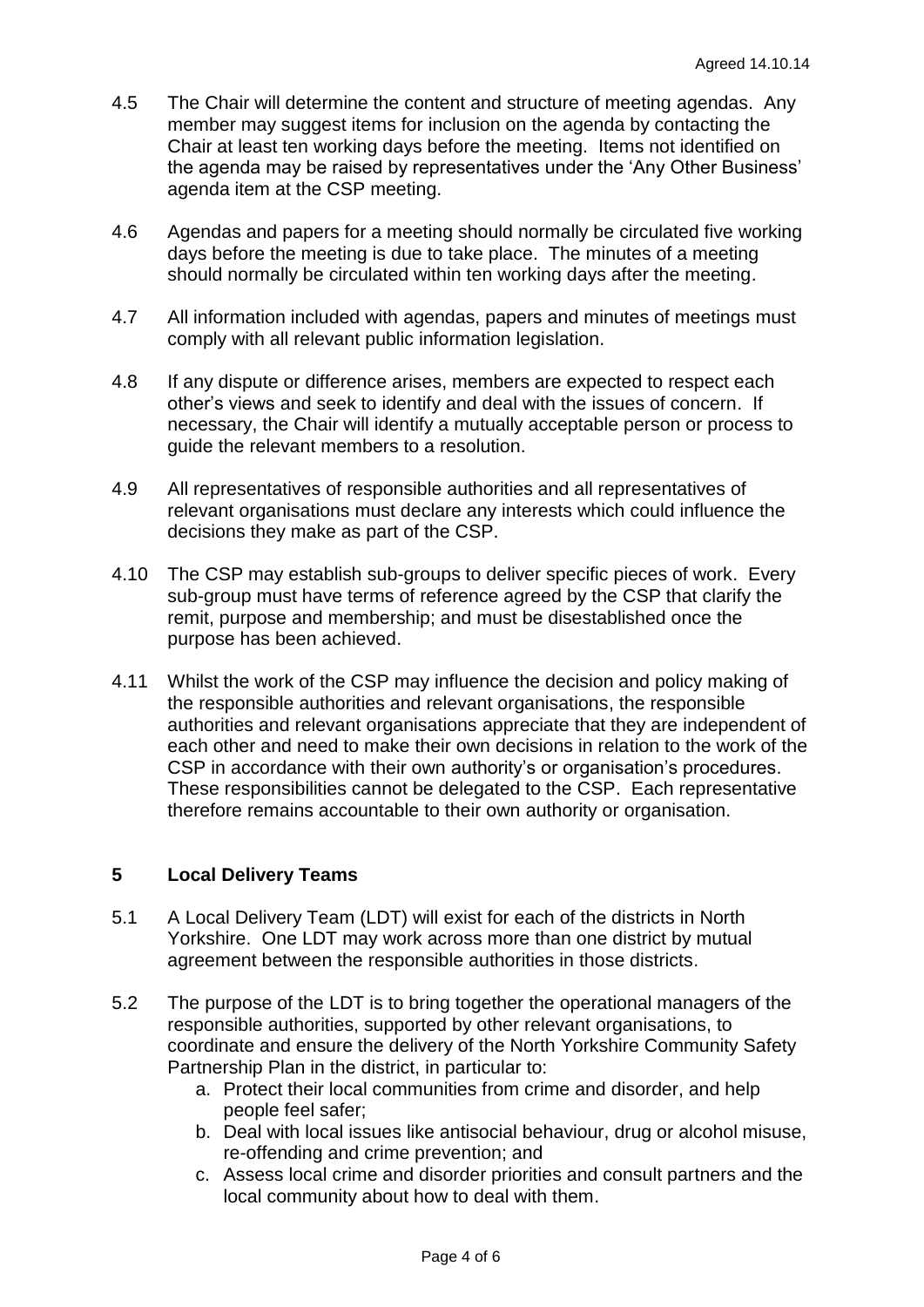- 5.3 As a minimum the LDT will:
	- a. Input into the development of the Joint Strategic Intelligence Assessment (JSIA) and the North Yorkshire Community Safety Partnership Plan.
	- b. Coordinate the activity of responsible authorities and other relevant organisations to ensure the delivery of the North Yorkshire Community Safety Partnership Plan in the district.
	- c. Share relevant local information and knowledge, including that supplied by the Office of the Police and Crime Commissioner and the Police.
	- d. Maintain a problem solving approach; working in partnership to identify and mitigate the impact of crime and disorder issues on the locality or victim and to promote crime prevention activities.
	- e. Provide regular updates to and receive regular updates from the North Yorkshire Community Safety Partnership.
	- f. Advise the North Yorkshire Community Safety Partnership on key matters relating to local community safety to support the development of strategic themes and priorities.
	- g. Monitor and respond to emerging trends and issues that require a quick delivery response.
	- h. Support partners and the community to deliver community safety solutions and projects in a timely and expedient manner.
	- i. Work collaboratively with North Yorkshire Community Safety Partnership, delivery partners commissioned by the Office of the Police and Crime Commissioner, and other LDTs to ensure enhanced, effective and efficient joined up delivery at district level.
	- j. Provide regular updates to the relevant local authority crime and disorder overview and scrutiny committee(s).
- 5.4 Membership:
	- a. Core (voting) membership will comprise operational managers from the responsible authorities.
	- b. Representatives (operational managers) of other relevant organisations (for example the voluntary and community sector) may be co-opted, as agreed by the core membership.
	- c. Others as agreed by the core membership.
- 5.5 Each LDT will agree its own arrangements with regard to:
	- a. Appointment of Chair and Deputy Chair
	- b. Administrative support
	- c. Frequency of meetings
	- d. Quorum
	- e. Decision making
	- f. Content of agenda
	- g. Circulation of papers / action logs
	- h. Resolution of disputes and differences
	- i. Declaration of interests
	- j. Task and finish groups